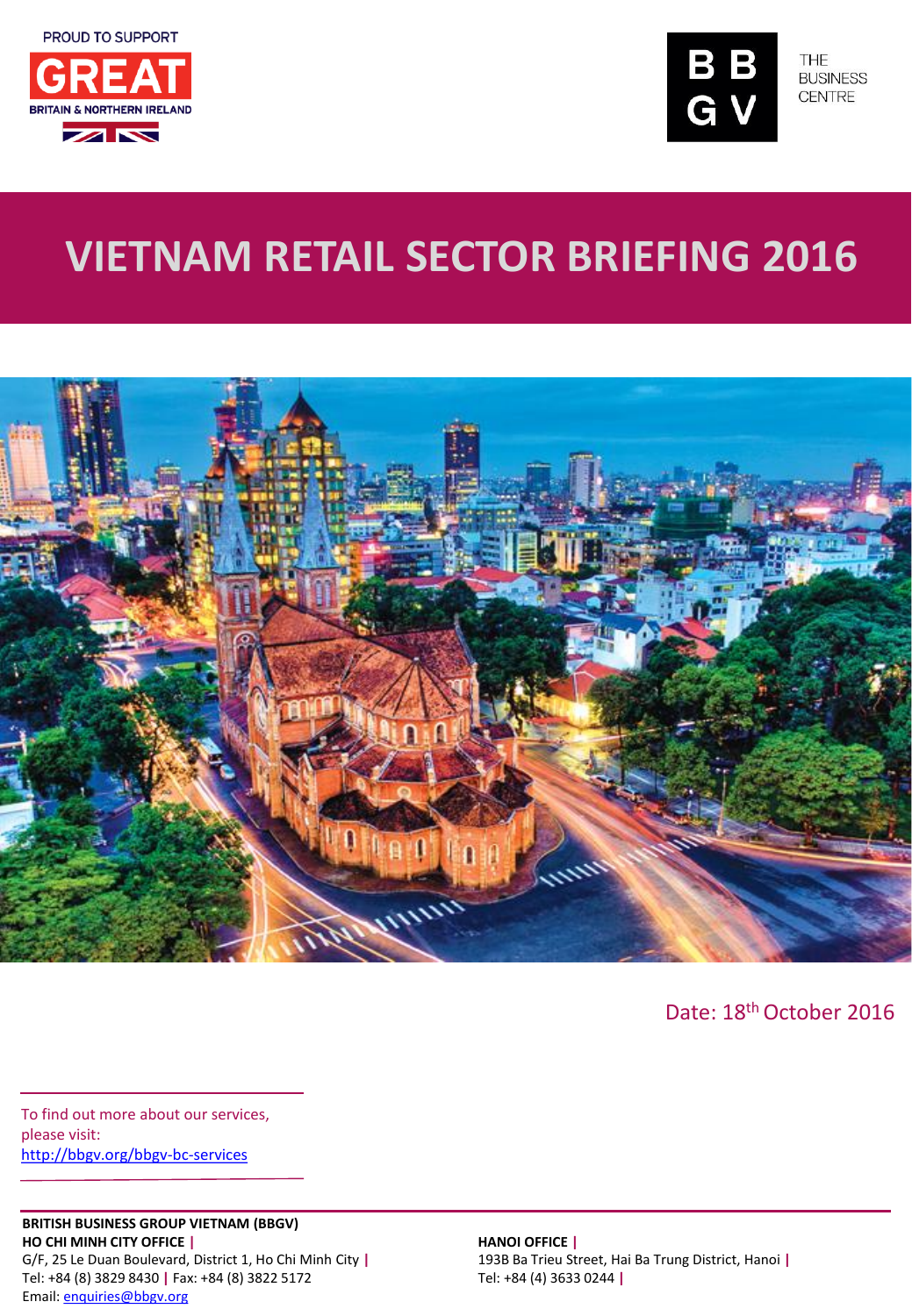



## **VIETNAM RETAIL SECTOR BRIEFING 2016**



#### **Market Overview**

Vietnam had a population of  $91.7<sup>(1)</sup>$ million in 2015, 34.8% $(2)$  of whom are in the young working age of 20-39 which is equivalent to 32.5 million<sup>(3)</sup> people. GDP growth reached 6.7%(4) last year in the context of global economic slowdown, while foreign enterprises invested a total amount of USD 22.757 billion<sup>(5)</sup> into the country, recording a year-onyear increase of 12.5 percent<sup>(6)</sup>.

In 2015, 33.6% $(7)$  of the population lived in urban areas and this figure was forecasted to keep rising in the years to come. The urbanised population has increased the demand for modern shopping experiences, attracting many international retailers and also boosting the rise of new domestic retailers. Vietnam retail market was estimated to reach a total value of USD 108 billion<sup>(8)</sup> last year, 10.6%<sup>(9)</sup> higher than the previous year, according to Vietnam General Statistics Office (GSO). The activation of the ASEAN Economic Area, The Vietnam – EU Free Trade Agreement, as well as the launch of Trans-Pacific Partnership agreement could encourage a more aggressive competition among retailers in general not to mention foreign or domestic.

Vietnam Consumer Confidence Index  $(CCI)$  in Q2 2016 was 107 $(10)$ . According to Ministry of Industry and Trade of Vietnam, modern retail formats accounted for some 25%(11) of Vietnam's retail market in 2015, with the country having 724<sup>(12)</sup> supermarkets, 132<sup>(13)</sup> shopping centres and a very large number of convenience stores.

To find out more about our services, please visit: <http://bbgv.org/bbgv-bc-services>

#### **Mergers & Acquisitions (M&A)**

2015 was considered as the year of M&A and the volume of M&A transactions is continuing in 2016. It is worth to note that it is not only international players who were active in M&A, but the domestic sector, which used to be more modest, has been now contributing a considerable part to the number of M&A transactions taking place.

For instance, AEON from Japan acquired  $30\%^{(14)}$  and  $49\%^{(15)}$  of local Fivimart and Citimart, locally established chains popular with the local market; Kinh Đô's confectionary business 80%(16) of which was acquired by Mondelez International with the balance of 20%(17) being acquired more recently. Vingroup, one of Vietnam's leading conglomerates, acquired Ocean Retail Group, Maximark and Vinatexmart are establishing their own convenience store and supermarket chain named VinMart<sup>(18)</sup>. Significantly some of Thailand's major groups are starting to show their hand in Vietnam with TCC Group completing the purchase of Metro Cash & Carry Vietnam(19) and Central Group acquired Big C Vietnam in  $2016^{(20)}$ .

#### **E-Commerce**

As household incomes have increased with the resultant growth in the middle class as has development of social media and the Internet. This development has increased the demand for modern methods of shopping in Vietnam. The market has recently seen fluctuation in several ecommerce foreign-origin websites such as Lazada, Zalora as well as a rise of domestic ones such as Adayroi.com, Thegioididong.com, Tiki.com and Sendo.com etc.

Young citizens especially those in the urban areas have recently been shaping their online shopping habits to include fashion, electronic goods and also books and even food items.

#### **Retail Store Chains**

Vietnam has become an increasingly popular location for international retail enterprises. Some domestic brands have struggled hard to adapt to the changing market themselves and so retain their market share. Experiencing these new shopping methods is now establishing itself as a commonplace routine amongst the Vietnamese middle-class, especially for those in the urban areas.

The number of convenience stores has been dramatically boosted to a record 850 outlets<sup>(21)</sup> in 2015, a significant growth rate of 40%(22) , which makes it the fastest growing category within the grocery market.

Popular retail brands in Vietnam include: Vinmart+, CircleK, Shop&Go, FamilyMart (convenience stores); Vinmart, BigC, Co.opMart, Fivimart, Citimart, Simply Mart (supermarkets) and Vincom, Aeon, Lotte, Parkson, Takashimaya (shopping centres).



**BRITISH BUSIN**ESS GROUP VIETNAM (BBGV) HO CHI MINH CITY OFFICE | G/F, 25 Le Duan Boulevard, District 1, Ho Chi Minh City **|** Tel: +84 (8) 3829 8430 **|** Fax: +84 (8) 3822 5172 Email: [enquiries@bbgv.org](mailto:enquiries@bbgv.org)

**HANOI OFFICE |**  193B Ba Trieu Street, Hai Ba Trung District, Hanoi **|** Tel: +84 (4) 3633 0244 **|**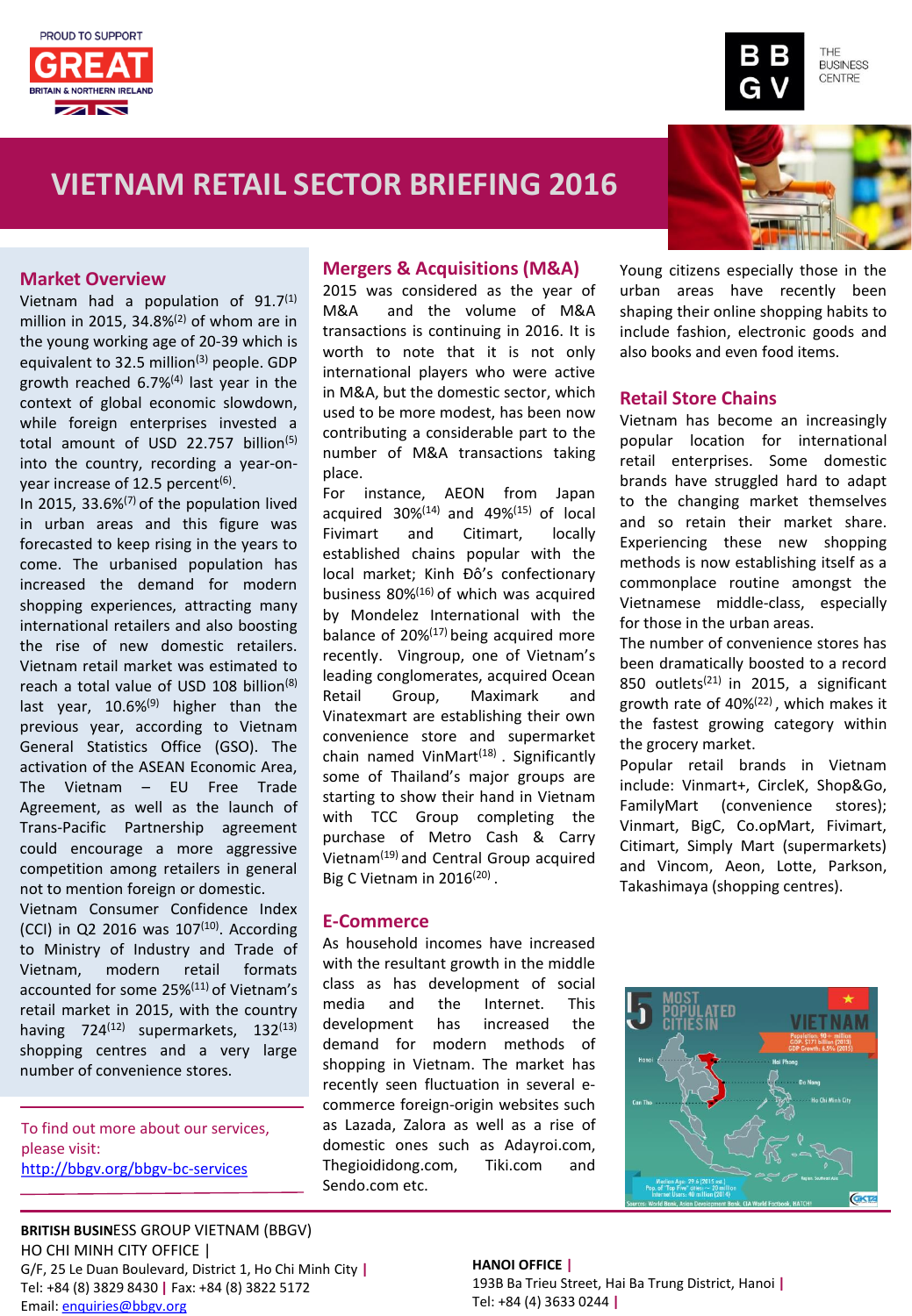



## **VIETNAM RETAIL SECTOR BRIEFING 2016**

*With increasing incomes, rapid urbanisation together with strong economic growth and a young population, Vietnam is one of the fastest growing retail markets in Asia. 2016 has seen a significant emergence in the retail sector highlighted by events such as high-value M&A and serial openings of convenience store chains; while the value of FDI remains robust.*

#### REGIONAL SUMMARY - FMCG % Growth 2015 vs. 2014





*Source: Nielsen, Vietnam Macro Economy Overview 2015*

To find out more about our services, please visit: <http://bbgv.org/bbgv-bc-services>

### **Strengths**

- A very open retail market and unrestricted access for foreign retailers.
- One of the fastest growing retail sectors in Asia. Vietnam ranked second only after China with retail sales volume growth recorded at 8.4% in 2015 and a forecast of 7.8% for 2016. (23)
- Large youthful population offers demographic dividend for retailers.
- Western-style retail in large cities is already well established.

#### **Opportunities**

- Rising household incomes and a growing middle class will boost disposable income levels, increasing opportunities for non-MGR retailers.
- Strong consumer bias towards foreign retail brands and products.
- Rising consumer interest in western format shopping and entertainment complexes.
- The proposed Trans Pacific Partnership could further encourage competition between foreign and domestic retailers, as could the realization of the EU-Vietnam Free Trade Agreement as well as the ASEAN Economic Area.
- Retailers already in the market will benefit from first-mover advantage as mergers and acquisitions become more common.
- Improvements to infrastructure should make distribution easier for retailers.

#### **Weaknesses**

- Price conscious consumer base with strong saving inclinations.
- The high percentage of a low income population reduces the potential for sale of luxury and non essential items
- Most Vietnamese people live in rural areas, which are harder for retailers to access as the infrastructure is poorer. Those people living in the rural areas also tend to have lower disposable income.
- Comparatively limited urban population reduces target market for retailers.
- Limited existing retail infrastructure and high rental rates in key urban hubs.
- Historical cultural preference for small, family run stores and traditional formats.

### **Threats**

- Continued predominance of a low wage manufacturing workforce in the country restricts their purchasing power to essential items.
- Economic Need Tests, as a procedure barrier, started to apply for the second store that any FDI retailer would wish to open.
- Increasing price consciousness could result in a decline in the demand for costlier foreign retail goods.
- Over the longer term, the retail sector in major cities will become saturated and there are few incountry alternatives that could support modern retail development.

#### *Source:, BMI Research, Vietnam Retail Report Q2 2016*

#### **BRITISH BUSINESS GROUP VIETNAM (BBGV) HO CHI MINH CITY OFFICE |**

G/F, 25 Le Duan Boulevard, District 1, Ho Chi Minh City **|** Tel: +84 (8) 3829 8430 **|** Fax: +84 (8) 3822 5172 Email: [enquiries@bbgv.org](mailto:enquiries@bbgv.org)

**HANOI OFFICE |** 193B Ba Trieu Street, Hai Ba Trung District, Hanoi **|** Tel: +84 (4) 3633 0244 **|**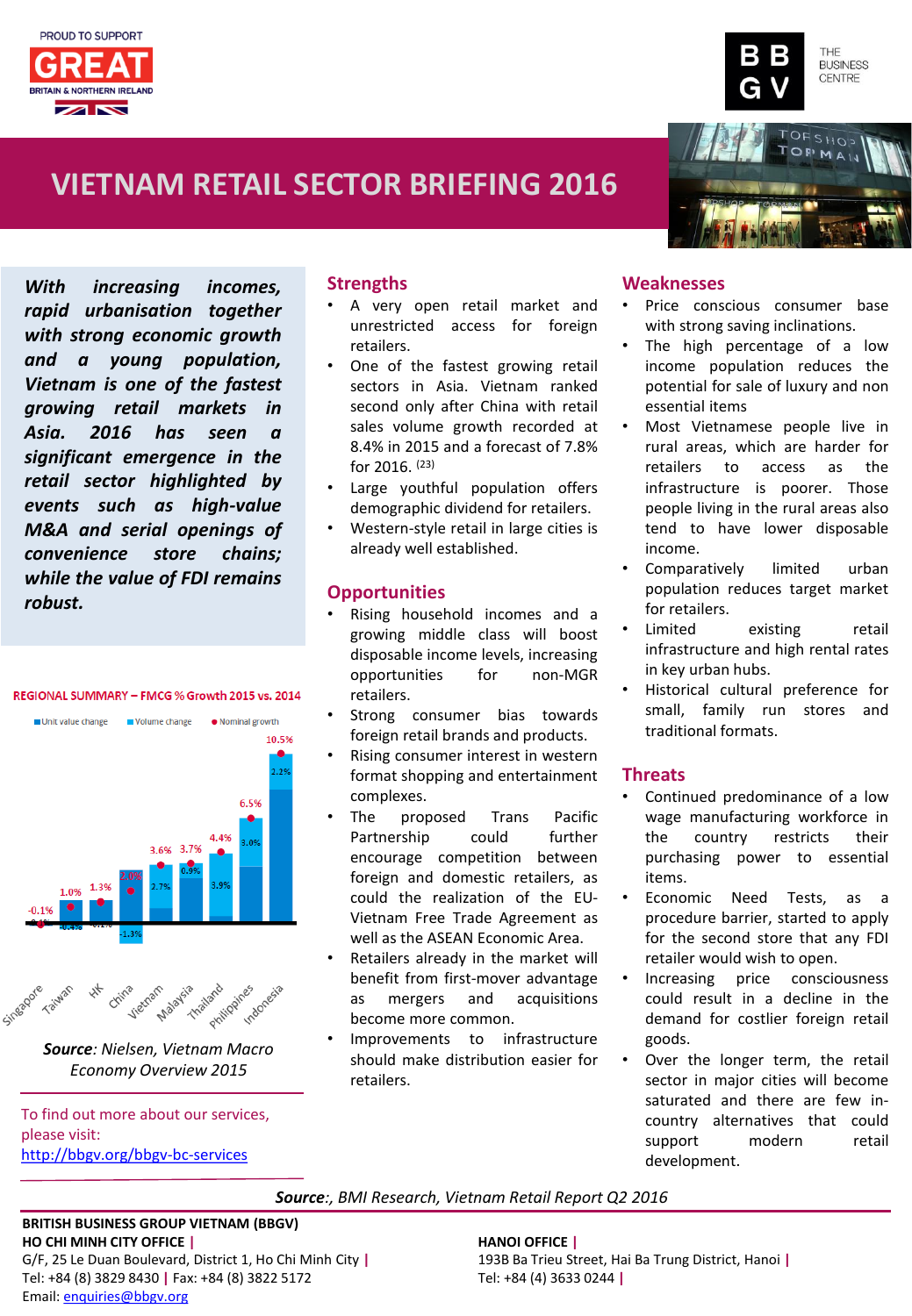



MARKS&SPENCE

## **VIETNAM RETAIL SECTOR BRIEFING 2016**

### **Getting into the market**

- $\triangleright$  Accessing Vietnam's market through authorised distributors/agents is one of the fastest and most convenient means.
- $\triangleright$  Strong partnerships with local companies is also recommended as an important way to gain access and understanding of the market, as well as providing access to established networks and customer bases.
- $\triangleright$  Potential forms of cooperation include joint venture, franchising, acquisition, direct investment, distribution partnership.



#### **Consumer Confidence Index Calculation**

State of economy

State of personal income

Spending intention in the next 12M

Source: Consumer Confidence Report (2 Nov - 20 Nov'15) ; Retailer Sentiment Report (3 Dec - 30 Dec'15)

State of retail industry State of retailer's own business

Stocking intention in the next 12Ma

### *Source: Nielsen, Vietnam Macro Economy Overview 2015*

#### **Major Events**

#### **The 4 th Vietnam International Maternity Baby & Kid Fair 2016**

Date: 3 – 5 November 2016 Address: Saigon Exhibition and Convention Centre SECC, 799 Nguyen Van Linh Street, District 7, Ho Chi Minh City, Vietnam

Website: [www.vietbabyfair.com.vn](http://www.vietbabyfair.com.vn/)

#### **The 14th Vietnam International Trade Fair in Ho Chi Minh city 2016**

Date: 30 November – 3 December 2016

Address: Saigon Exhibition and Convention Centre SECC, 799 Nguyen Van Linh Street, District 7, Ho Chi Minh City, Vietnam Website:

[www.hcm.vietnamexpo.com.vn/en](http://www.hcm.vietnamexpo.com.vn/en)

#### **Vietnam International Fashion Fair 2016**

Date: 22 – 26 December 2016 Address: Hanoi International Exhibition Centre (ICE), 91 Tran Hung Dao Street, Hoan Kiem District, Ha Noi, Vietnam

#### **Lifestyle Vietnam 2017**

Date: 18 – 21 April 2017 Address: Saigon Exhibition and Convention Centre SECC, 799 Nguyen Van Linh Street, District 7, Ho Chi Minh City, Vietnam Website: [www.lifestyle-vietnam.com](http://www.lifestyle-vietnam.com/)

#### **The 27th Vietnam International Trade Fair – Vietnam Expo 2017**

Date: 19 - 22 April 2017 Address: Hanoi International Exhibition Centre (ICE), 91 Tran Hung Dao Str., Hoan Kiem Dist., Ha Noi, Vietnam Website:[www.vietnamexpo.com.vn/en](http://www.vietnamexpo.com.vn/en)

To find out more about our services, please visit: <http://bbgv.org/bbgv-bc-services>

#### **BRITISH BUSINESS GROUP VIETNAM (BBGV) HO CHI MINH CITY OFFICE |**

G/F, 25 Le Duan Boulevard, District 1, Ho Chi Minh City **|** Tel: +84 (8) 3829 8430 **|** Fax: +84 (8) 3822 5172 Email: [enquiries@bbgv.org](mailto:enquiries@bbgv.org)

#### **HANOI OFFICE |**

193B Ba Trieu Street, Hai Ba Trung District, Hanoi **|** Tel: +84 (4) 3633 0244 **|**